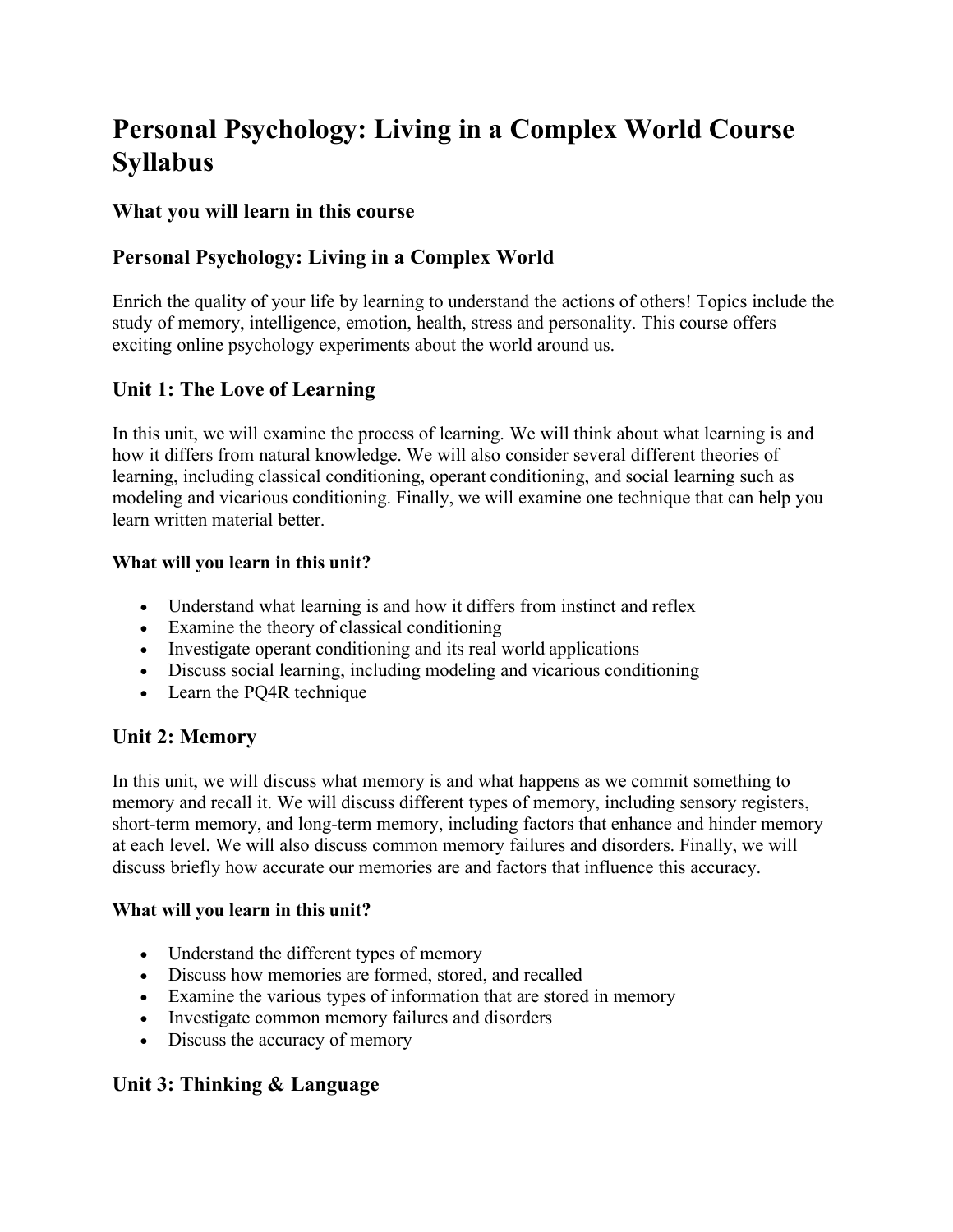In this unit, we will discuss thought and language. In doing so, we will look at what thinking is and how we categorize objects and situations in our minds. We will also examine decision making, problem solving, and reasoning, including the ways that we go about these mental processes and some of the problems that we may encounter as we do so. Finally, we will investigate the connections between thinking and language and examine the various elements of language.

## **What will you learn in this unit?**

- Examine what thinking is and how we categorize situations and objects in our minds
- Investigate how we problem solve and some obstacles that we may encounter in doing so
- Discuss inductive and deductive reasoning, including how they differ from each other
- Look at the elements of language and meaning
- Understand more about the relationship between thinking and language

## **Unit 4: The Secret of Intelligence**

In this unit, we will examine the topic of intelligence from a psychological standpoint, including what intelligence is and why it is so difficult to place a precise definition on intelligence. We will investigate several different ways that psychologists measure intelligence and the pros and cons of this kind of testing. We will also look at several different approaches to understanding intelligence. Finally, we'll examine the debates and research over the role of genetics, heredity, and environment in the development of intelligence.

#### **What will you learn in this unit?**

- Learn what intelligence is and why defining this human aspect is difficult
- Examine different tests that are used to measure intelligence
- Discuss how psychologists have approached the understanding of intelligence
- Investigate the possibility of multiple intelligences
- Understand the effects of heredity and environment on the development of intelligence

## **Psychology 2 Midterm Exam**

- Review information acquired and mastered from this course up to this point.
- Take a course exam based on material from the first four units in this course (Note: You will be able to open this exam only one time.)

# **Unit 5: Motivation & Emotion**

In this unit, we will examine the related areas of motivation and emotion. We'll discuss what motivation is and how different perspectives have thought about motivation. This will include perspectives on motivation such as Maslow's hierarchy of needs and self-determination theory. We will also discuss what emotions are and the three components that make up emotions. In doing so, we'll examine several theories which try to explain how emotions develop and relate to physiological functions.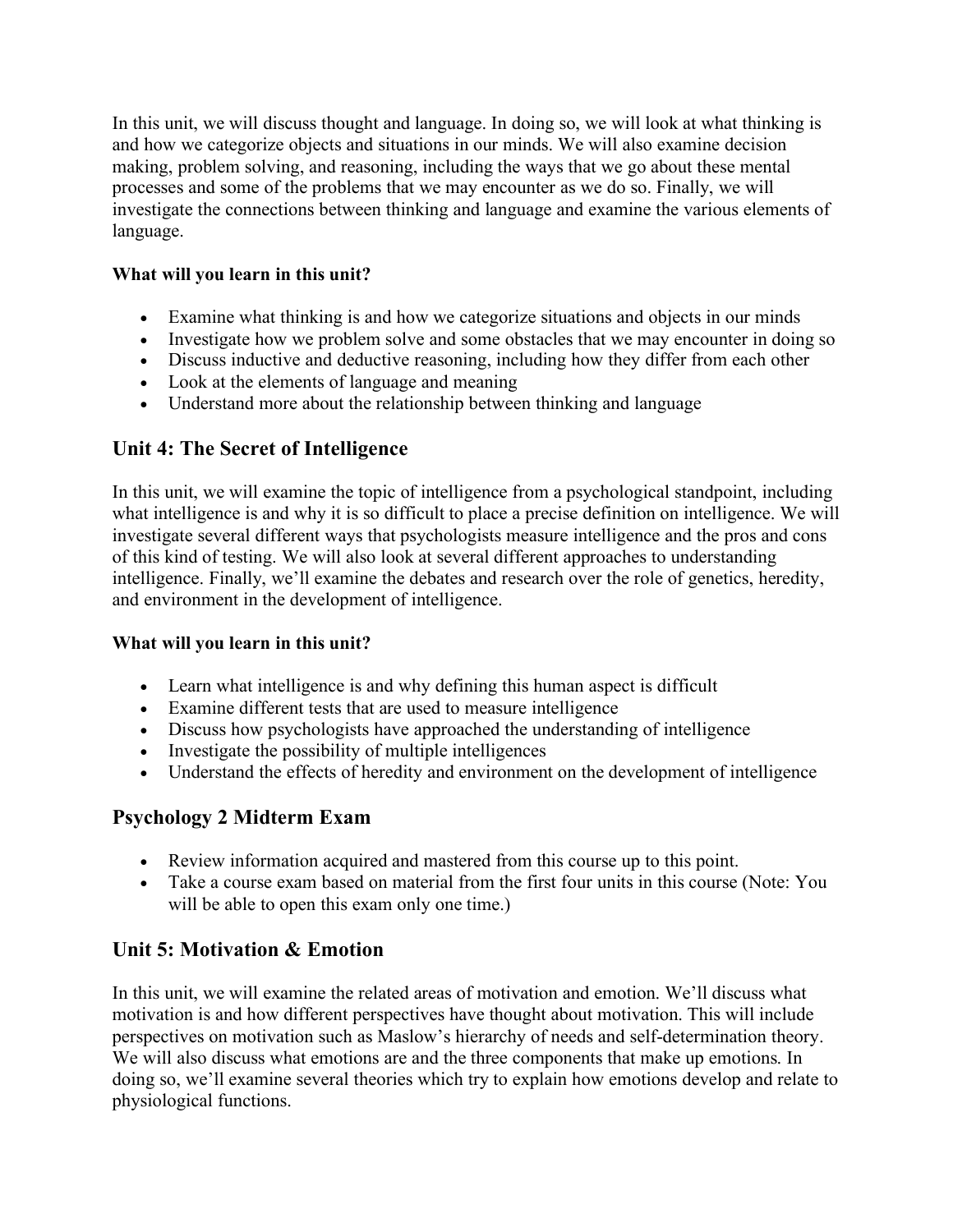#### **What will you learn in this unit?**

- Learn what motivation is and how primary and secondary needs affect motivation
- Examine the five different perspectives which seek to explain motivation
- Discuss how intrinsic and extrinsic motivation affect our behaviors
- Understand what emotions and moods are, including the three components of emotions
- Investigate the physical and psychological relationship that comprises emotion

## **Unit 6: Stress and The Art of Health**

In this unit, we will explore the areas of health and stress. In doing so, you will learn more about the history of health psychology and how the connection between mind and body was thought of through history. We will also discuss what stress is, as well as the common stressors that individuals typically face in their lives. Finally, we will examine various coping mechanisms that individuals use to manage stress and its effects on our minds and bodies.

### **What will you learn in this unit?**

- Learn more about the history of health psychology
- Examine some common causes of stress and their effects on individuals
- Discuss the general adaptation syndrome and the effect that this has
- Investigate the four types of conflicts that individuals experience
- Explore ways of coping with and managing stress

# **Unit 7: Personality & Individuality**

In this unit, we will discuss the topic of personality and why individuals have different personality traits. Psychologists have been very interested in how personality develops, the different traits that people have, and whether personality remains consistent throughout our lives. They have used various approaches and theories to examine these issues. We will examine five of these approaches and how they explain aspects of personality. The approaches that we will discuss are the psychoanalytic, cognitive-social, trait, humanistic, and sociocultural theories.

#### **What will you learn in this unit?**

- Learn what personality is
- Discuss Freud's three models of personality
- Investigate how cognition and thought affect personality
- Understand what personality traits and types are and how psychologists have used these concepts to study personality consistency
- Examine the person-centered approach and how other people help shape personality

# **Unit 8: Exploring Abnormal Psychology**

In this unit, we will discuss abnormal psychology. In doing so, we'll examine what psychopathology is and how abnormal behavior differs from normal behavior. We will also look